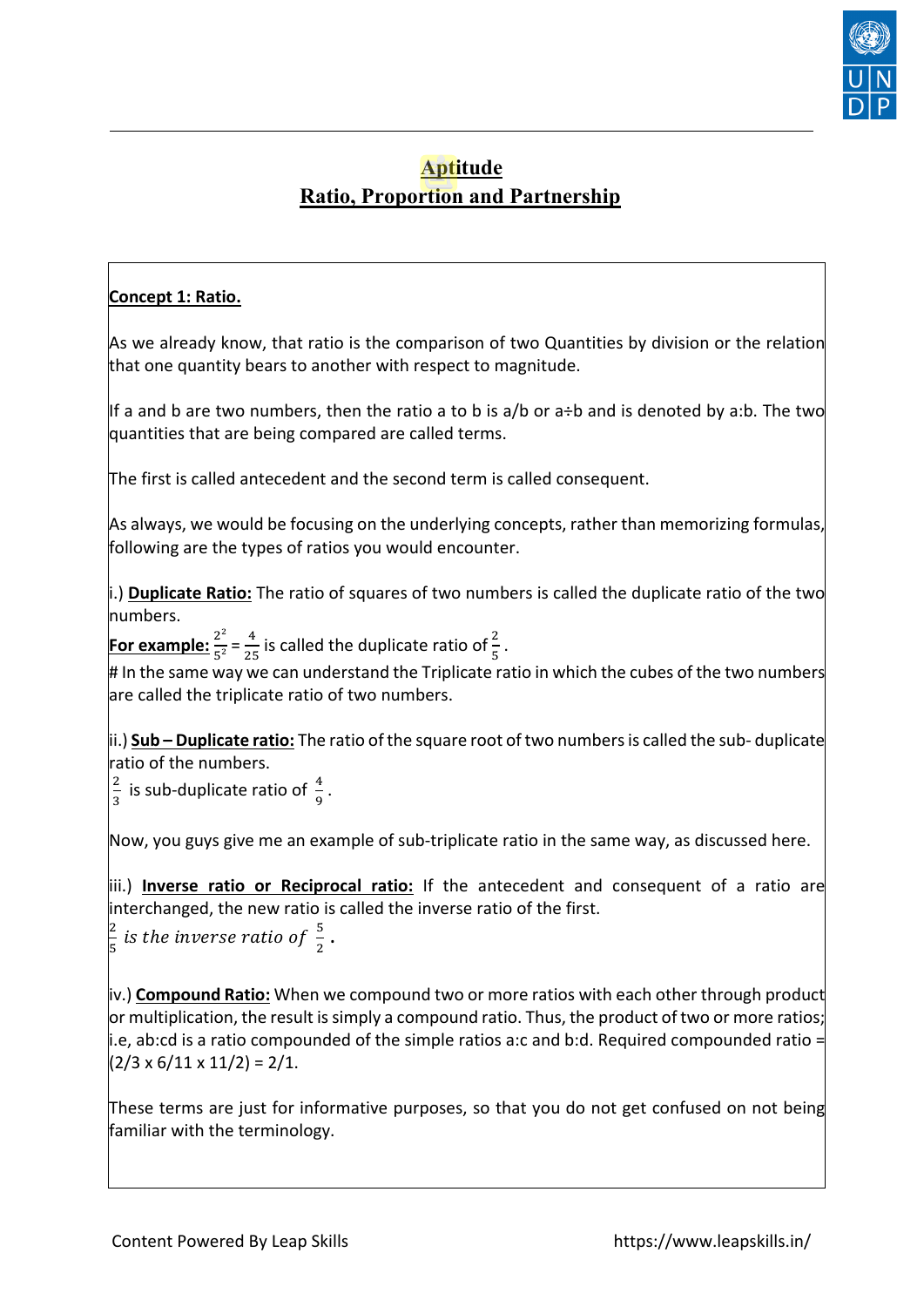

**Now, Let's see some examples and test our learning till now.**

Ex.1.) The ratio of boys to girls in a class is 2:3. If total students are 120.Find the number of boys in the class.

Ans.) Here, we see that the ratio of boys to girls is 2:3. Therefore we can deduce that for every 2 boys in the class, we have 3 girls. So, if we consider 2 boys and 3 girls as a group, we have 5 students in total in that group.

Now, as per the question, since we need to calculate the number of boys present, we try to frame a new ratio of boys to the total students in the class.

For that, we get 
$$
\frac{Boys}{(Boys + girls)} = \frac{2}{2+3} = \frac{2}{5}.
$$

That means, in 5 students we have 2 boys, hence in 120 students, we will have  $\frac{2}{5}$ 5  $x 120 = 48$ boys.

Ex.2.) The present ratio of ages of A and B is 4:5. 18 years ago, this ratio was 11:16. Find the sum of their present ages.

Ans.) Let the present ages are 4x:5x , then it is given that

 $\frac{4x-18}{5x-18} = \frac{11}{16}$ 16  $\Rightarrow$  64x-288=55x-198 ⇨ 9x=90  $\Rightarrow$  X=10. Therefore, ages 40 and 50.

 $Sum = 90$ .

#### **Concept 2: Proportion:**

As already discussed, the equality of two ratios is called proportion if  $\frac{a}{b} = \frac{c}{d}$  then a,b,c and

d are said to be in proportion and we write  $a:b::c:d$ .

Now, let's discuss the terms related to proportion, and eventually we will see some examples at the end.

But, an important concept, that needs to be discussed is as follows :

If four quantities are in proportion, then Product of means = Product of extremes, for example, in proportion a:b::c:d, we have b  $x = a \times d$ .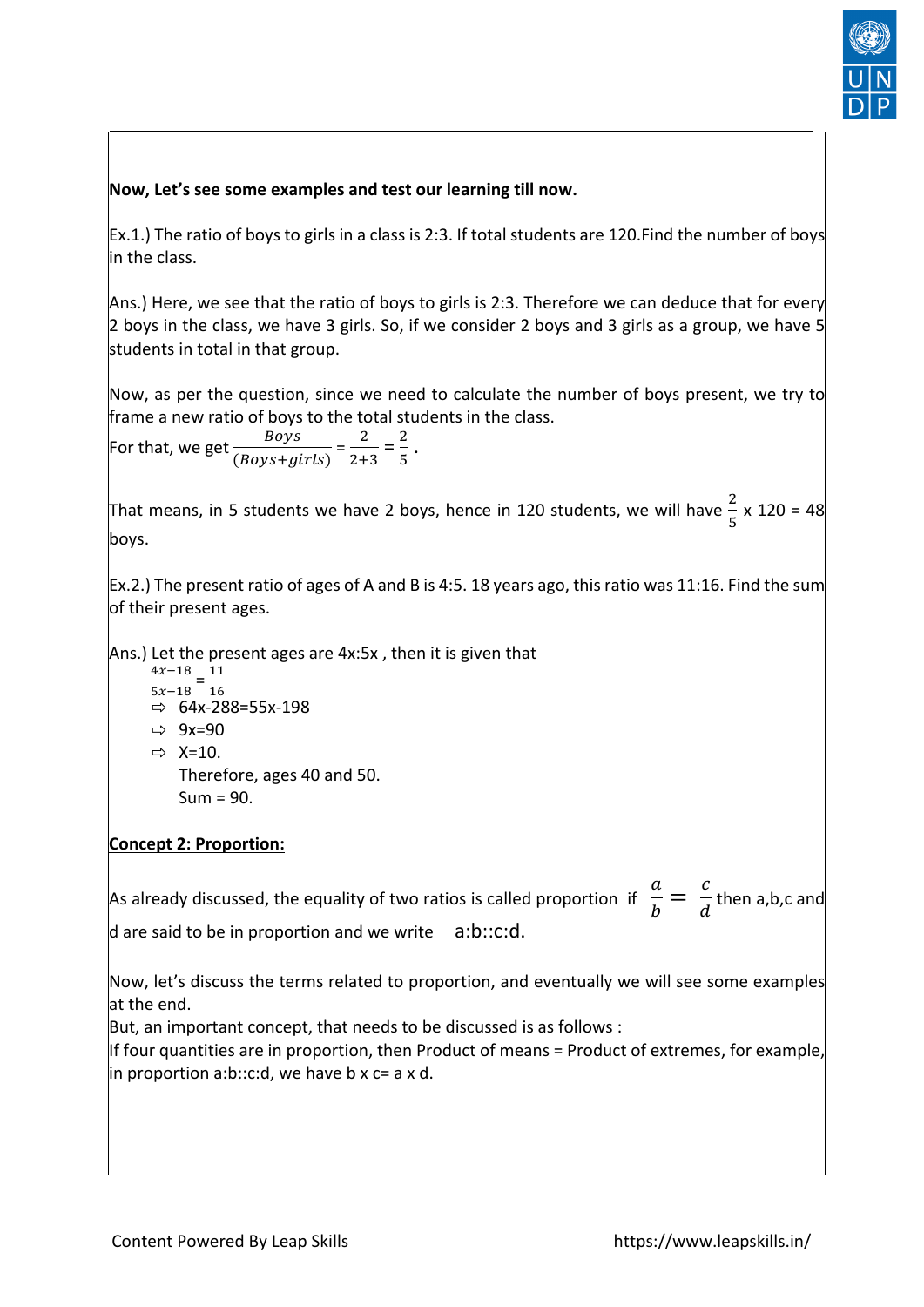



On combining the above two equations, we get the Componendo and Dividendo formula as :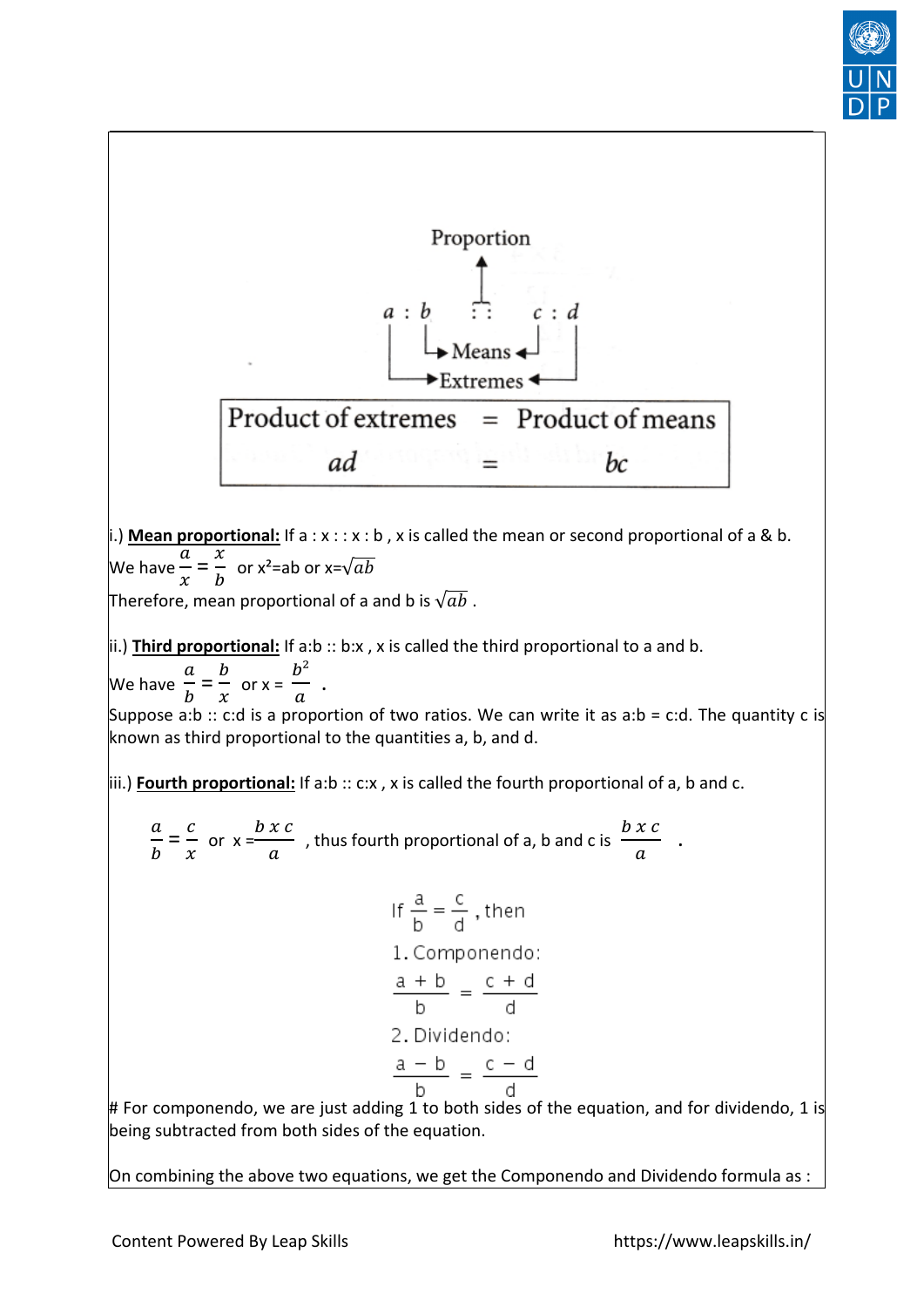

 $\frac{+b}{-b} = \frac{c+d}{c-d}$ 

Ex.1.) The sum of two numbers is 15, and their ratio is 2/3. Find the numbers.

3

Ans.) Let the numbers be x and y, So, x+y=15, Now, x/y=2/3. Applying Componendo,  $\frac{x+y}{y} = \frac{2+3}{3}$ 

$$
\Rightarrow 15/\gamma = 5/3
$$
  
\n
$$
\Rightarrow Y = 9, x = 6.
$$

## **Concept 3 - Partnership:**

We have discussed already that partnership requires partners, whether it is cricket or partners in business.

To run a business or any organisation, we need to have partnerships. There are two types of partners.

i.) **Working partners:** Those partners who invest the money and manage the business or affairs of an organisation are called working partners.

ii.) **Sleeping partners:** Those partners who merely invest money and do not involve themselves in business affairs are called sleeping partners.

In partnerships, we have mainly three types of conditions related to distribution of profit in business.

## **Condition 1:**

When time period of investment is constant, then profit of partners will be divided into ratio C1 : C2 : C3 : ……Cn,

Where, C1, C2, C3, …..Cn are investments of respective partners.

## **Condition 2 :**

When amount invested is same for different partners but time period is different, then profit will be divided in the ratio of their time invested, that is t1 : t2 : t3…… : tn .

## **Condition 3:**

When the amount of investment and time period both are different for different partners, then profit will be divided into the following ratio.

C1t1 : C2t2 : C3t3 : …………. : Cntn.

In order to have a clear understanding of the above mentioned cases, lets take an example,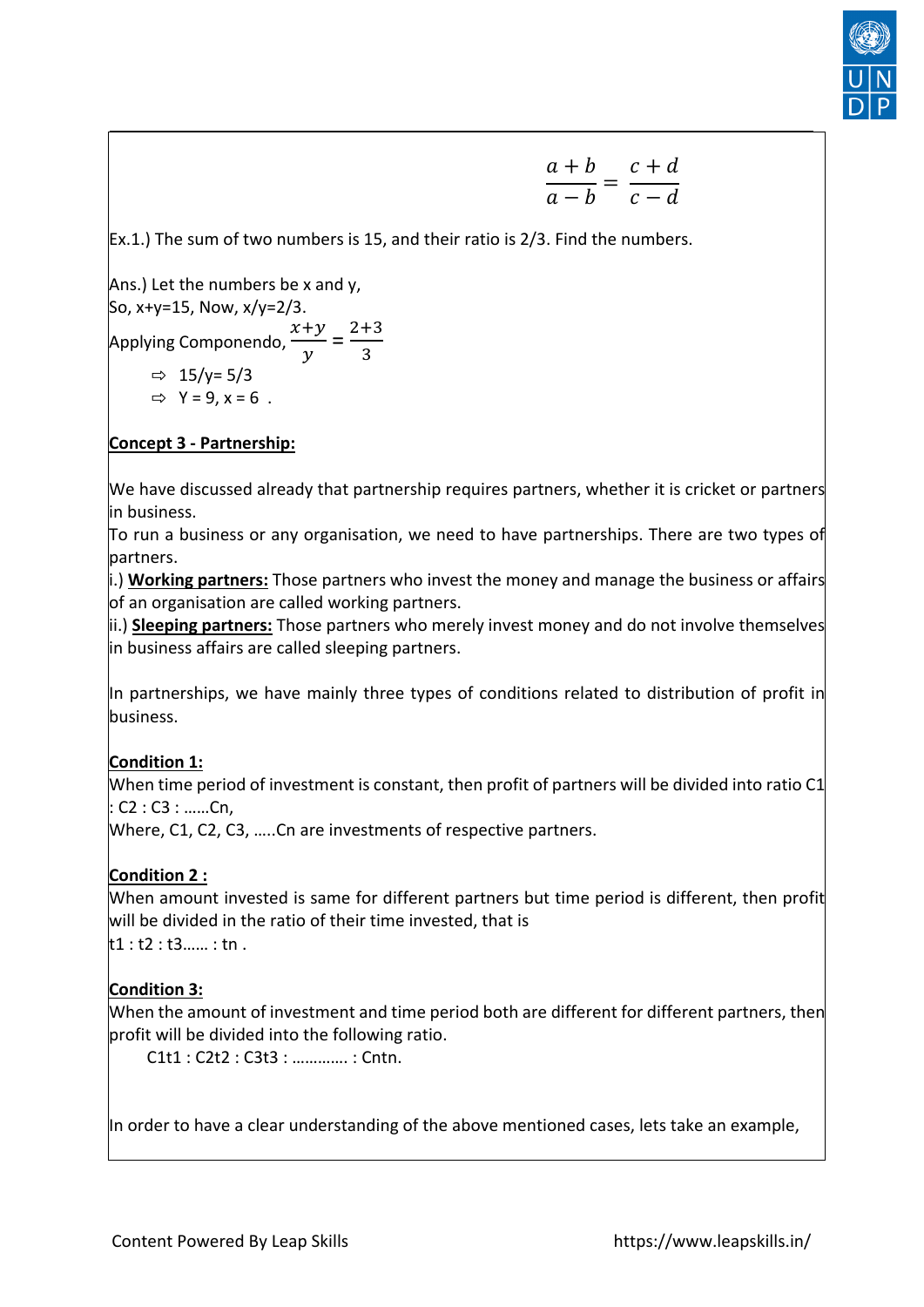

Ex.1.) Three partners undergo a partnership. Their investments are Rs.30000, Rs.45000 and Rs.50000 respectively for the time periods of 4 years, 2 years and 1 year respectively. Find the ratio of their profits.

Ans.) Here we see that the investments and time period of investments, both are different for all the partners, so we would are provide with Condition 3.

Using the same concept, the ratio of their profits would be,

 C1t1 : C2t2 : C3t3  $\Rightarrow$  30000 x 4 : 45000 x 2 : 50000 x 1  $\Rightarrow$  30 x 4 : 45 x 2 : 50 x 1  $\Rightarrow$  12:9:5

Ex.2.) A and B started a business with initial investments in the ratio 5:7 . If after one year their profits were in the ratio 1:2 and the period of A's investment was 7 months, B invested the money for ?

Ans.) Let investments of A and B respectively be 5x and 7x and period of B's investment be "t" months.

Then ,  $\frac{(5x) \times 7}{(7x) \times 7}$  $(7x)$  x t  $=\frac{1}{2}$ 2 Therefore, we get,  $t = 10$ .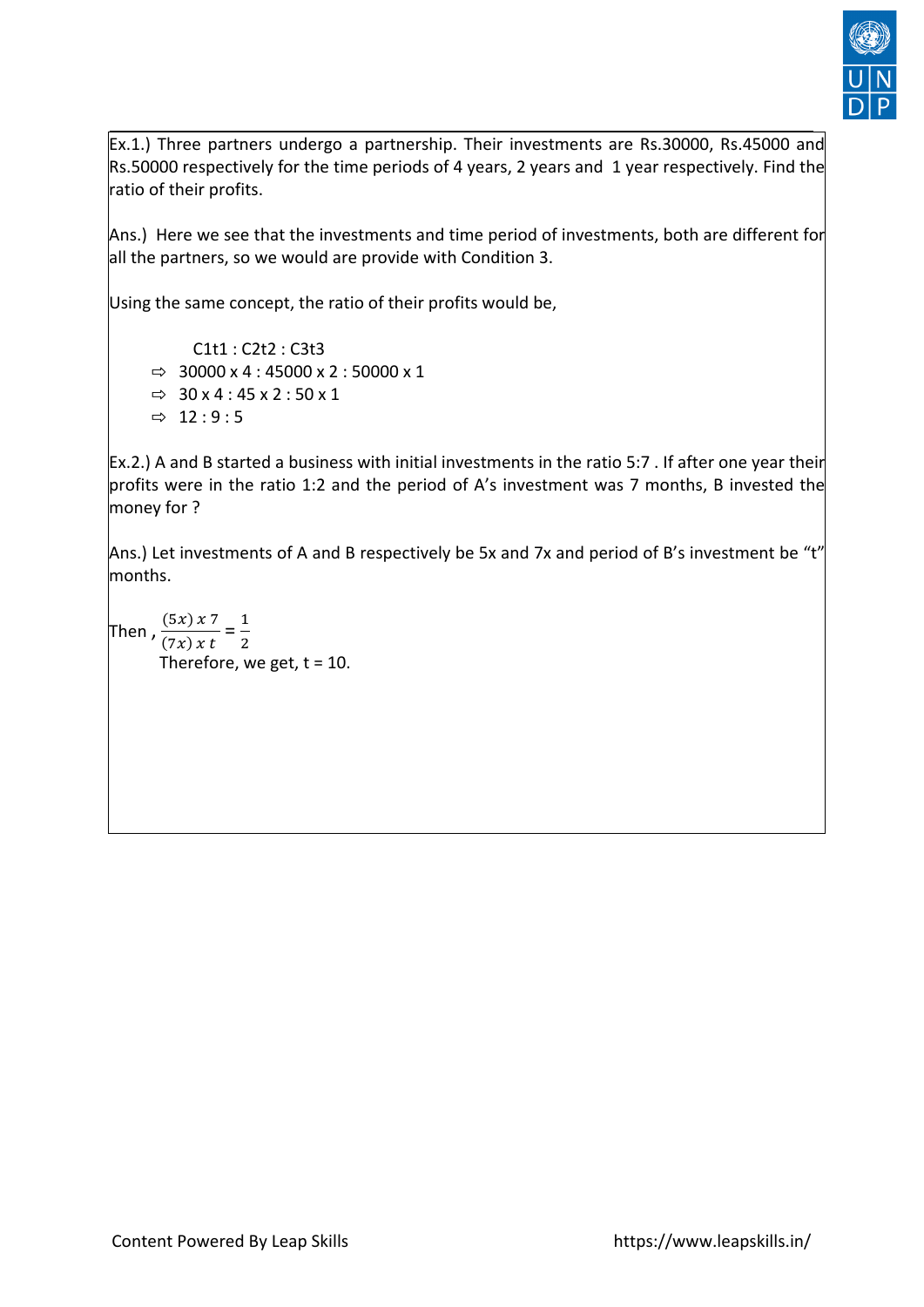

|                                                                                                                                                            | <b>FOUNDATION</b> |                                                                                                                                                                                                                   |  |  |  |  |
|------------------------------------------------------------------------------------------------------------------------------------------------------------|-------------------|-------------------------------------------------------------------------------------------------------------------------------------------------------------------------------------------------------------------|--|--|--|--|
| 2<br>4<br>1.<br>A and B together have Rs. 1210. If $\overline{15}$ of A's amount is equal to $\overline{5}$ of B's amount, how<br>much amount does B have? |                   |                                                                                                                                                                                                                   |  |  |  |  |
|                                                                                                                                                            | Α.                | Rs. 460                                                                                                                                                                                                           |  |  |  |  |
|                                                                                                                                                            | В.                | Rs. 484                                                                                                                                                                                                           |  |  |  |  |
|                                                                                                                                                            | C.                | Rs. 550                                                                                                                                                                                                           |  |  |  |  |
|                                                                                                                                                            | D.                | Rs. 664                                                                                                                                                                                                           |  |  |  |  |
| 2.                                                                                                                                                         |                   | Two numbers are respectively 20% and 50% more than a third number. The ratio of the<br>two numbers is:                                                                                                            |  |  |  |  |
|                                                                                                                                                            | А.                | 2:5                                                                                                                                                                                                               |  |  |  |  |
|                                                                                                                                                            | В.                | 3:5                                                                                                                                                                                                               |  |  |  |  |
|                                                                                                                                                            | C.                | 4:5                                                                                                                                                                                                               |  |  |  |  |
|                                                                                                                                                            | D.                | 6:7                                                                                                                                                                                                               |  |  |  |  |
| 3.                                                                                                                                                         |                   | A sum of money is to be distributed among A, B, C, D in the proportion of $5:2:4:3$ . If C<br>gets Rs. 1000 more than D, what is B's share?                                                                       |  |  |  |  |
|                                                                                                                                                            | А.                | Rs. 500                                                                                                                                                                                                           |  |  |  |  |
|                                                                                                                                                            | В.                | Rs. 1500                                                                                                                                                                                                          |  |  |  |  |
|                                                                                                                                                            | C.                | Rs. 2000                                                                                                                                                                                                          |  |  |  |  |
|                                                                                                                                                            | D.                | None of these                                                                                                                                                                                                     |  |  |  |  |
| 4.                                                                                                                                                         |                   | Seats for Mathematics, Physics and Biology in a school are in the ratio 5 : 7 : 8. There is a<br>proposal to increase these seats by 40%, 50% and 75% respectively. What will be the ratio<br>of increased seats? |  |  |  |  |
|                                                                                                                                                            | Α.                | 2:3:4                                                                                                                                                                                                             |  |  |  |  |

 $\mathbf \tau$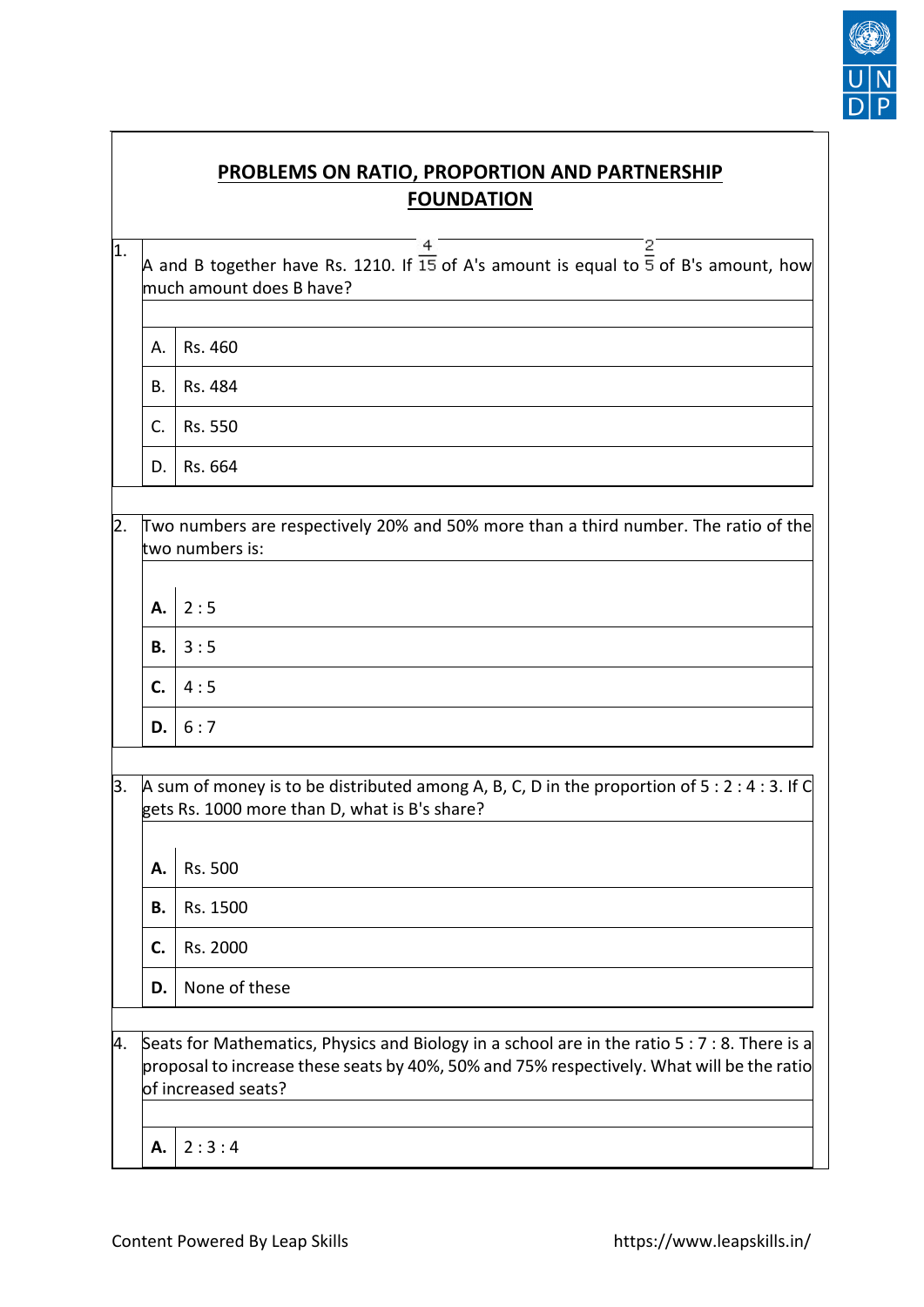|    | В.                                                                                                                                                                                                          | 6:7:8                                                                                                                                          |  |  |
|----|-------------------------------------------------------------------------------------------------------------------------------------------------------------------------------------------------------------|------------------------------------------------------------------------------------------------------------------------------------------------|--|--|
|    |                                                                                                                                                                                                             |                                                                                                                                                |  |  |
|    | $\mathsf{C}$ .                                                                                                                                                                                              | 6:8:9                                                                                                                                          |  |  |
|    | D.                                                                                                                                                                                                          | None of these                                                                                                                                  |  |  |
|    |                                                                                                                                                                                                             |                                                                                                                                                |  |  |
| 5. |                                                                                                                                                                                                             | In a mixture 60 litres, the ratio of milk and water 2 : 1. If this ratio is to be 1 : 2, then the<br>quantity of water to be further added is: |  |  |
|    | А.                                                                                                                                                                                                          | 20 litres                                                                                                                                      |  |  |
|    | Β.                                                                                                                                                                                                          | 30 litres                                                                                                                                      |  |  |
|    | C.                                                                                                                                                                                                          | 40 litres                                                                                                                                      |  |  |
|    | D.                                                                                                                                                                                                          | 60 litres                                                                                                                                      |  |  |
| 1. | <b>MODERATE</b><br>The ratio of the number of boys and girls in a college is $7:8$ . If the percentage increase in<br>the number of boys and girls be 20% and 10% respectively, what will be the new ratio? |                                                                                                                                                |  |  |
|    | А.                                                                                                                                                                                                          | 8:9                                                                                                                                            |  |  |
|    | В.                                                                                                                                                                                                          | 17:18                                                                                                                                          |  |  |
|    | C.                                                                                                                                                                                                          | 21:22                                                                                                                                          |  |  |
|    | D.                                                                                                                                                                                                          | Cannot be determined                                                                                                                           |  |  |
| 2. | Salaries of Ravi and Sumit are in the ratio 2 : 3. If the salary of each is increased by Rs.<br>4000, the new ratio becomes 40 : 57. What is Sumit's salary?                                                |                                                                                                                                                |  |  |
|    | А.                                                                                                                                                                                                          | Rs. 17,000                                                                                                                                     |  |  |
|    | В.                                                                                                                                                                                                          | Rs. 20,000                                                                                                                                     |  |  |
|    | C.                                                                                                                                                                                                          | Rs. 25,500                                                                                                                                     |  |  |
|    | D.                                                                                                                                                                                                          | Rs. 38,000                                                                                                                                     |  |  |
| 3. | If $0.75: x :: 5:8$ , then x is equal to:                                                                                                                                                                   |                                                                                                                                                |  |  |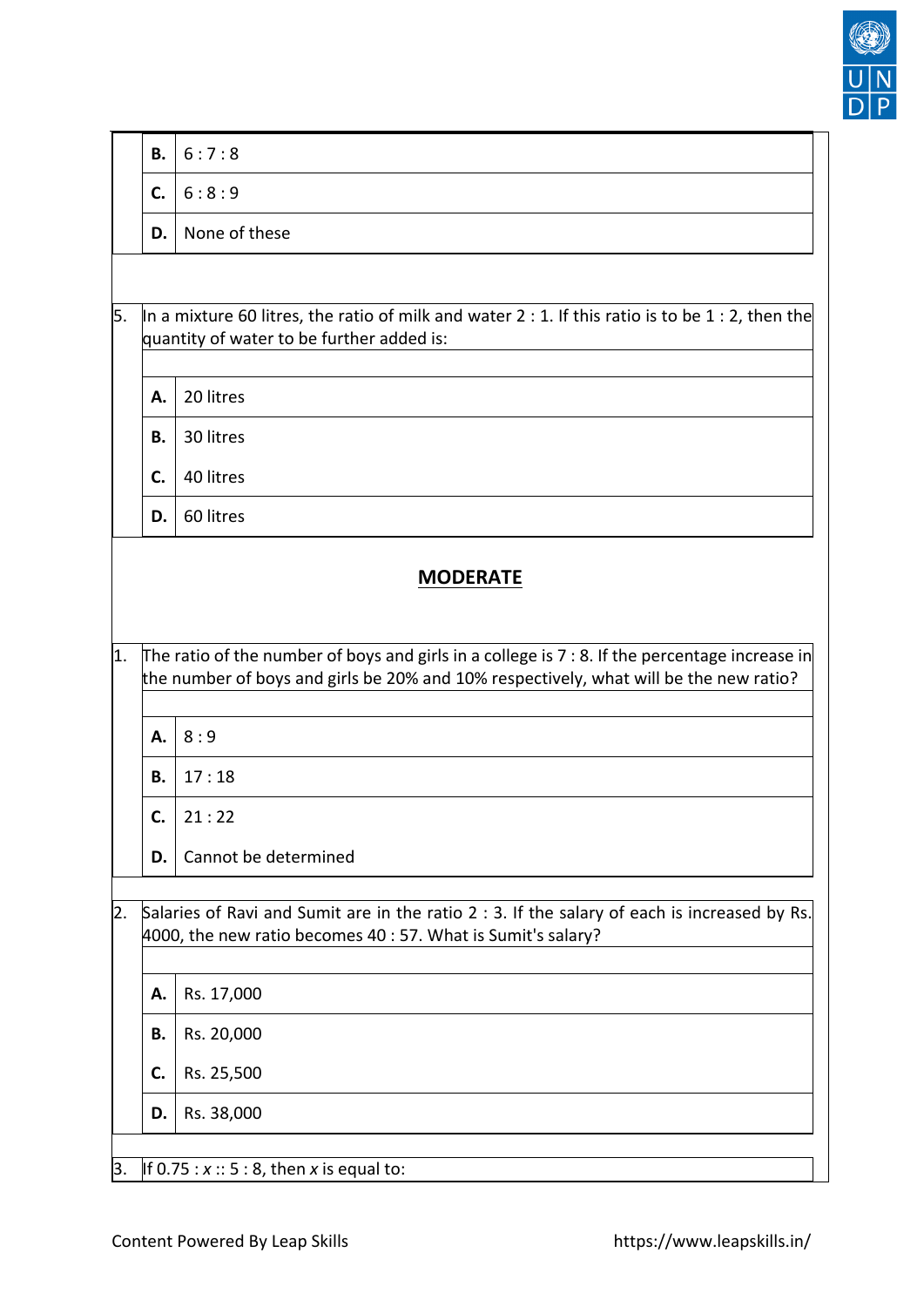

|    | А.                                                                                                                                                       | 1.12                                                                                                                            |  |
|----|----------------------------------------------------------------------------------------------------------------------------------------------------------|---------------------------------------------------------------------------------------------------------------------------------|--|
|    | В.                                                                                                                                                       | 1.2                                                                                                                             |  |
|    | C.                                                                                                                                                       | 1.25                                                                                                                            |  |
|    | D.                                                                                                                                                       | 1.30                                                                                                                            |  |
|    |                                                                                                                                                          |                                                                                                                                 |  |
|    |                                                                                                                                                          |                                                                                                                                 |  |
| 4. | The sum of three numbers is 98. If the ratio of the first to second is 2 :3 and that of the<br>second to the third is $5:8$ , then the second number is: |                                                                                                                                 |  |
|    | А.                                                                                                                                                       | 20                                                                                                                              |  |
|    |                                                                                                                                                          |                                                                                                                                 |  |
|    | В.                                                                                                                                                       | 30                                                                                                                              |  |
|    | C.                                                                                                                                                       | 48                                                                                                                              |  |
|    | D.                                                                                                                                                       | 58                                                                                                                              |  |
|    |                                                                                                                                                          |                                                                                                                                 |  |
|    |                                                                                                                                                          |                                                                                                                                 |  |
| 5. |                                                                                                                                                          | If Rs. 782 be divided into three parts, proportional to $\frac{1}{2}$ : $\frac{2}{3}$ : $\frac{3}{4}$ , then the first part is: |  |
|    |                                                                                                                                                          |                                                                                                                                 |  |
|    | А.                                                                                                                                                       | Rs. 182                                                                                                                         |  |
|    | В.                                                                                                                                                       | Rs. 190                                                                                                                         |  |
|    | C.                                                                                                                                                       | Rs. 196                                                                                                                         |  |
|    | D.                                                                                                                                                       | Rs. 204                                                                                                                         |  |
|    |                                                                                                                                                          |                                                                                                                                 |  |
|    |                                                                                                                                                          | <b>HOTS-HIGH ORDER THINKING SKILLS</b>                                                                                          |  |
| 1. |                                                                                                                                                          | A and B invest in a business in the ratio $3:2$ . If 5% of the total profit goes to charity and                                 |  |
|    | A's share is Rs. 855, the total profit is:                                                                                                               |                                                                                                                                 |  |
|    | А.                                                                                                                                                       | Rs. 1425                                                                                                                        |  |
|    | В.                                                                                                                                                       | Rs. 1500                                                                                                                        |  |
|    | C.                                                                                                                                                       | Rs. 1537.50                                                                                                                     |  |
|    |                                                                                                                                                          |                                                                                                                                 |  |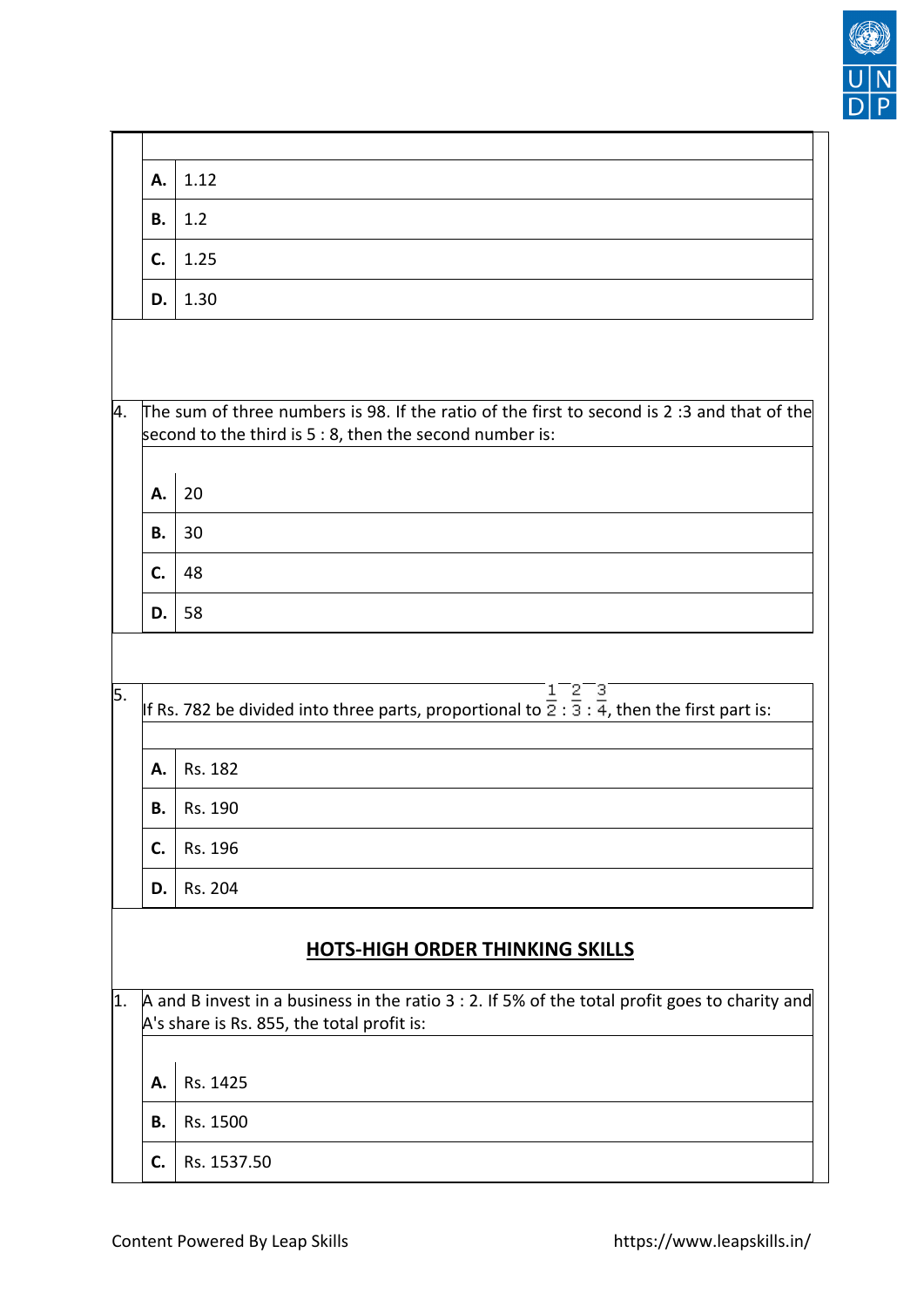

|                              | D.                                                                                                                                                                                      | Rs. 1576                                                                                                                                                                                                                                                                                                                                                           |  |
|------------------------------|-----------------------------------------------------------------------------------------------------------------------------------------------------------------------------------------|--------------------------------------------------------------------------------------------------------------------------------------------------------------------------------------------------------------------------------------------------------------------------------------------------------------------------------------------------------------------|--|
| 2.                           |                                                                                                                                                                                         | A, B and C jointly thought of engaging themselves in a business venture. It was agreed<br>that A would invest Rs. 6500 for 6 months, B, Rs. 8400 for 5 months and C, Rs. 10,000 for<br>$\beta$ months. A wants to be the working member for which, he was to receive 5% of the<br>profits. The profit earned was Rs. 7400. Calculate the share of B in the profit. |  |
|                              | А.<br>В.                                                                                                                                                                                | Rs. 1900<br>Rs. 2660                                                                                                                                                                                                                                                                                                                                               |  |
|                              | C.                                                                                                                                                                                      | Rs. 2800                                                                                                                                                                                                                                                                                                                                                           |  |
|                              | D.                                                                                                                                                                                      | Rs. 2840                                                                                                                                                                                                                                                                                                                                                           |  |
| 4<br>- 6<br>Β.<br>profit is: |                                                                                                                                                                                         | $\vert$ A, B and C enter into a partnership in the ratio $\overline{2}$ : $\overline{3}$ : $\overline{5}$ . After 4 months, A increases his<br>share 50%. If the total profit at the end of one year be Rs. 21,600, then B's share in the                                                                                                                          |  |
|                              | А.                                                                                                                                                                                      | Rs. 2100                                                                                                                                                                                                                                                                                                                                                           |  |
|                              | В.                                                                                                                                                                                      | Rs. 2400                                                                                                                                                                                                                                                                                                                                                           |  |
|                              | С.                                                                                                                                                                                      | Rs. 3600                                                                                                                                                                                                                                                                                                                                                           |  |
|                              | D.                                                                                                                                                                                      | Rs. 4000                                                                                                                                                                                                                                                                                                                                                           |  |
| 4.                           |                                                                                                                                                                                         | A, B, C subscribe Rs. 50,000 for a business. A subscribes Rs. 4000 more than B and B Rs.<br>5000 more than C. Out of a total profit of Rs. 35,000, A receives:                                                                                                                                                                                                     |  |
|                              | А.                                                                                                                                                                                      | Rs. 8400                                                                                                                                                                                                                                                                                                                                                           |  |
|                              | В.                                                                                                                                                                                      | Rs. 11,900                                                                                                                                                                                                                                                                                                                                                         |  |
|                              | C.                                                                                                                                                                                      | Rs. 13,600                                                                                                                                                                                                                                                                                                                                                         |  |
|                              | D.                                                                                                                                                                                      | Rs. 14,700                                                                                                                                                                                                                                                                                                                                                         |  |
| 5.                           | Three partners shared the profit in a business in the ratio $5:7:8$ . They had partnered for<br>14 months, 8 months and 7 months respectively. What was the ratio of their investments? |                                                                                                                                                                                                                                                                                                                                                                    |  |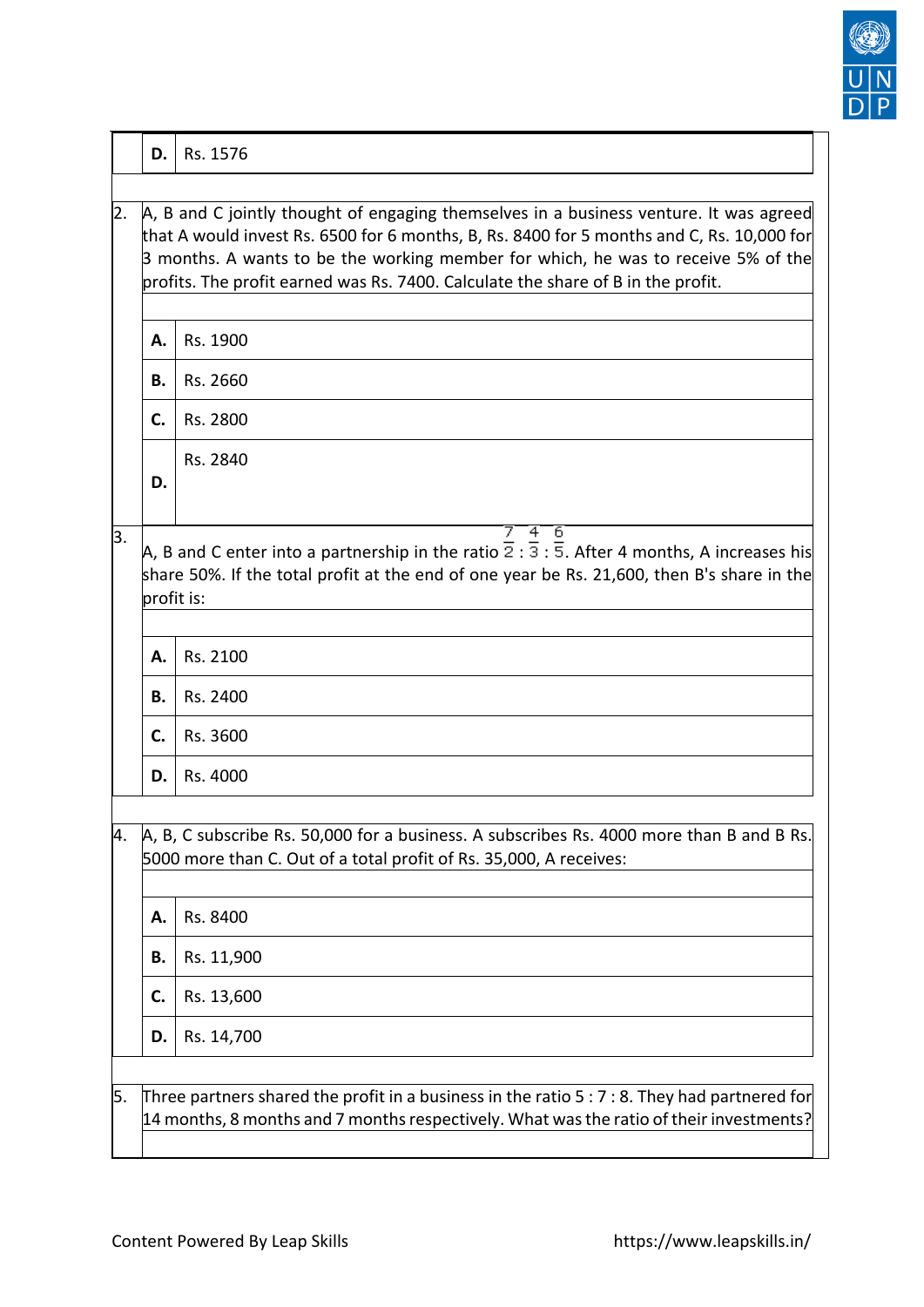

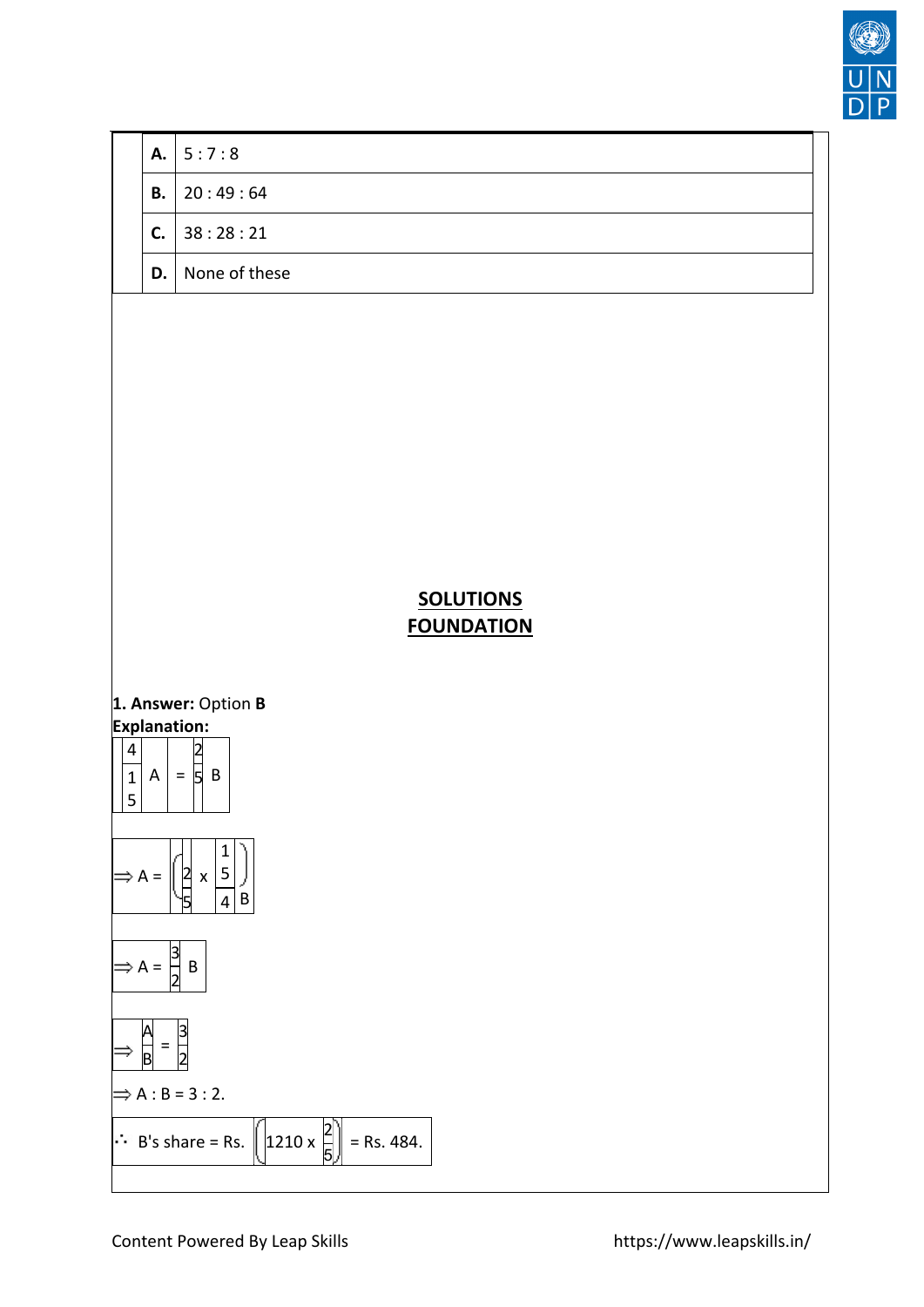

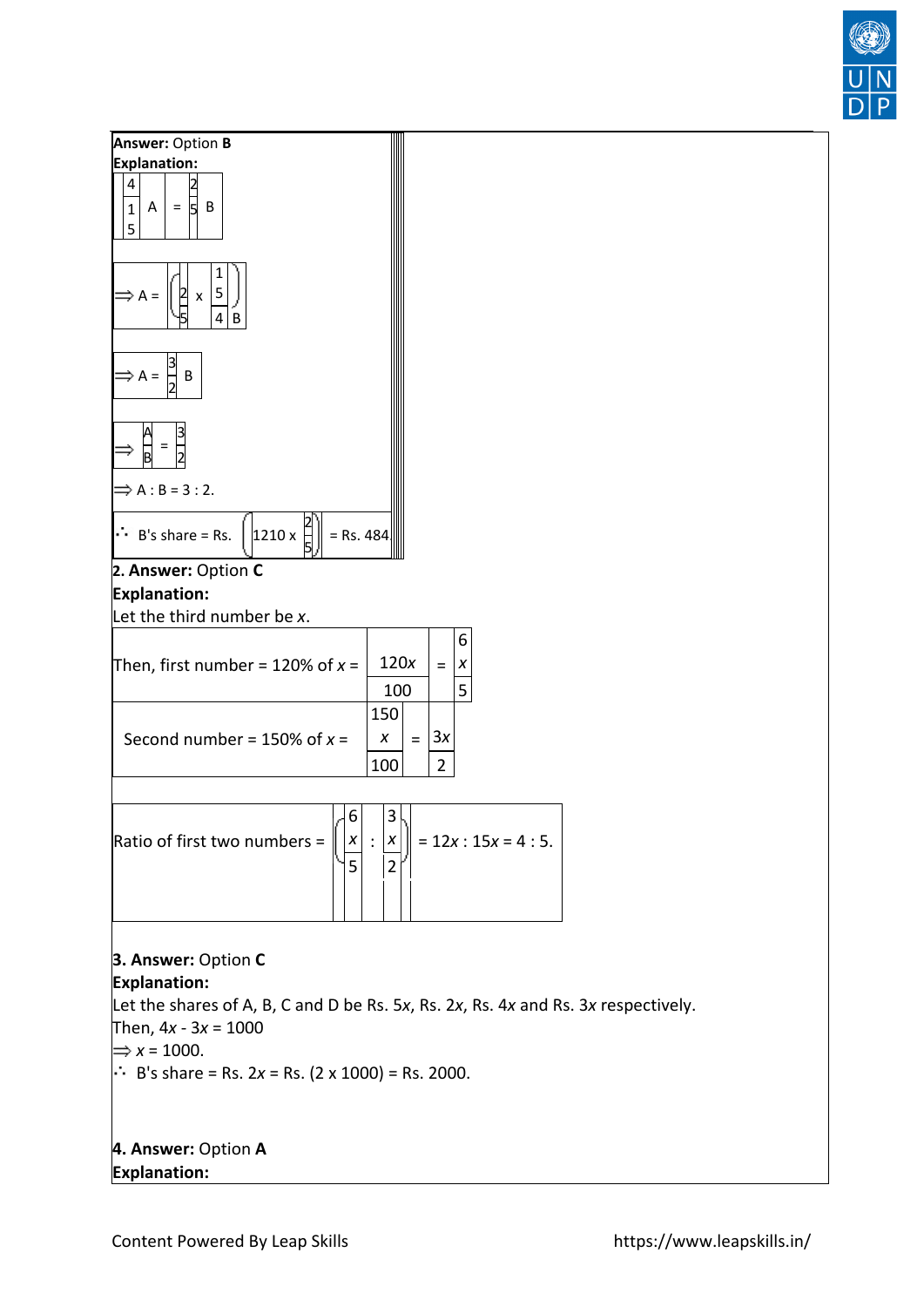

Originally, let the number of seats for Mathematics, Physics and Biology be 5*x*, 7*x* and 8*x* respectively.

Number of increased seats are (140% of 5*x*), (150% of 7*x*) and (175% of 8*x*).

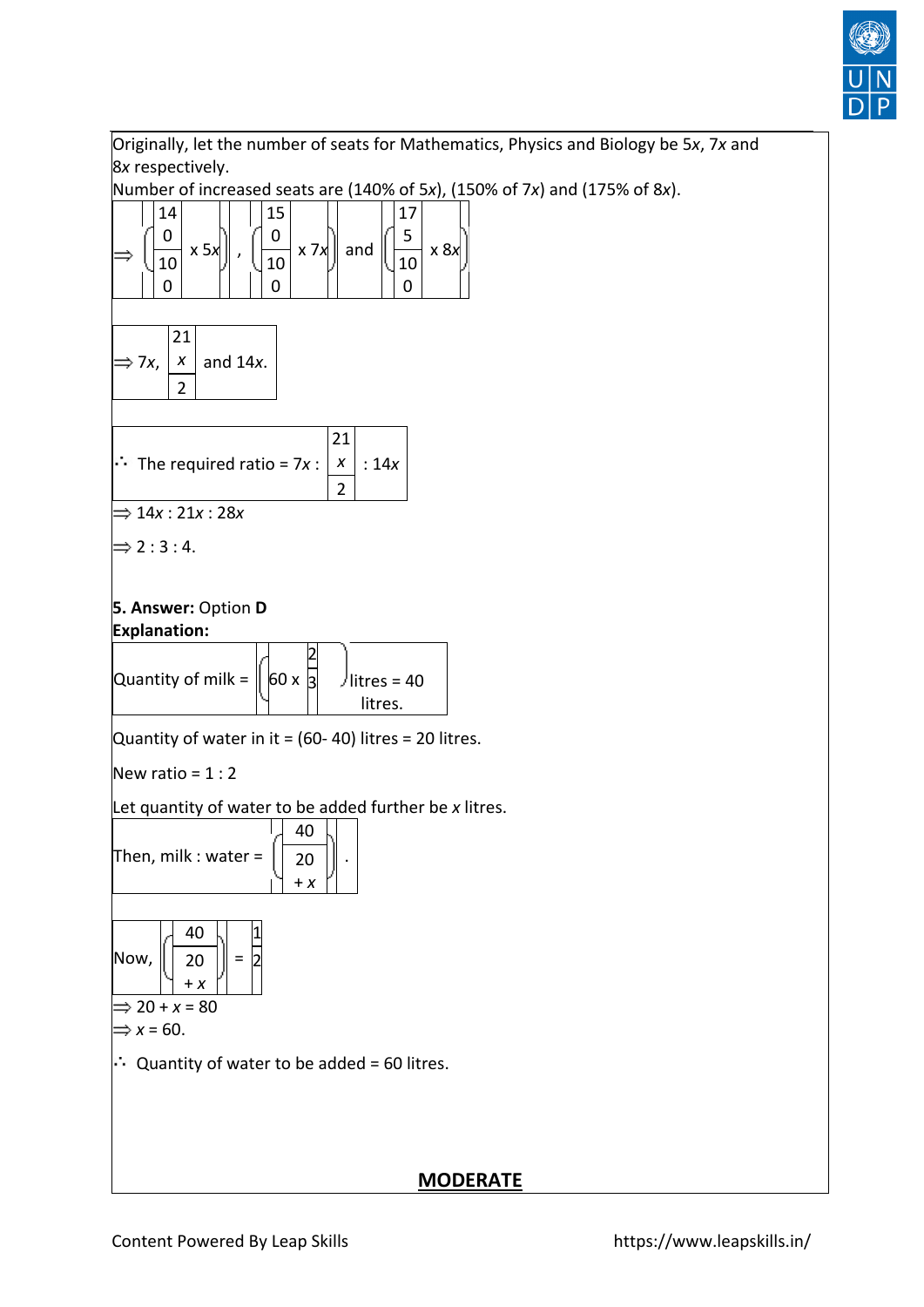

# **1. Answer:** Option **C**

#### **Explanation:**

Originally, let the number of boys and girls in the college be 7*x* and 8*x* respectively. Their increased number is (120% of 7*x*) and (110% of 8*x*).

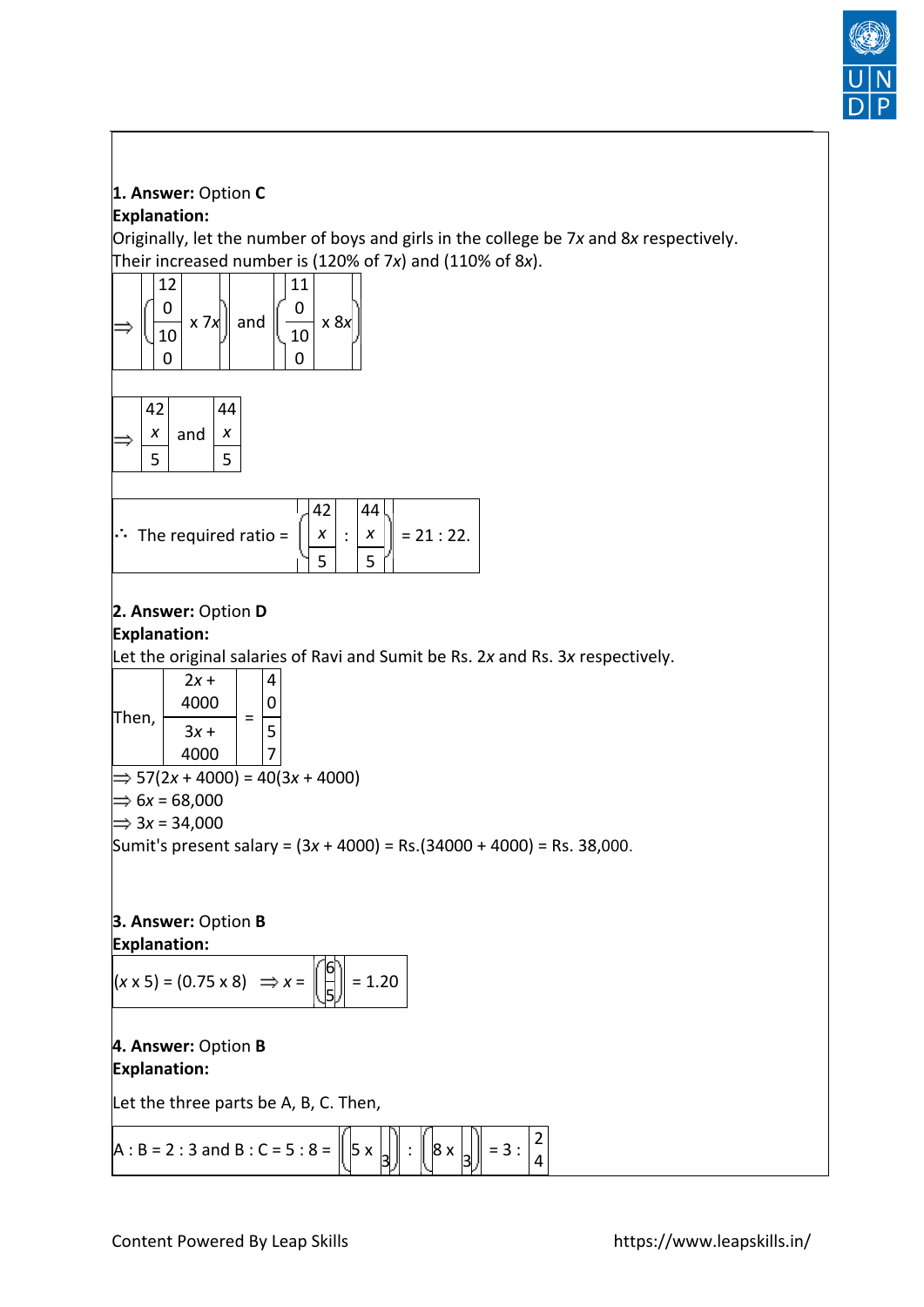

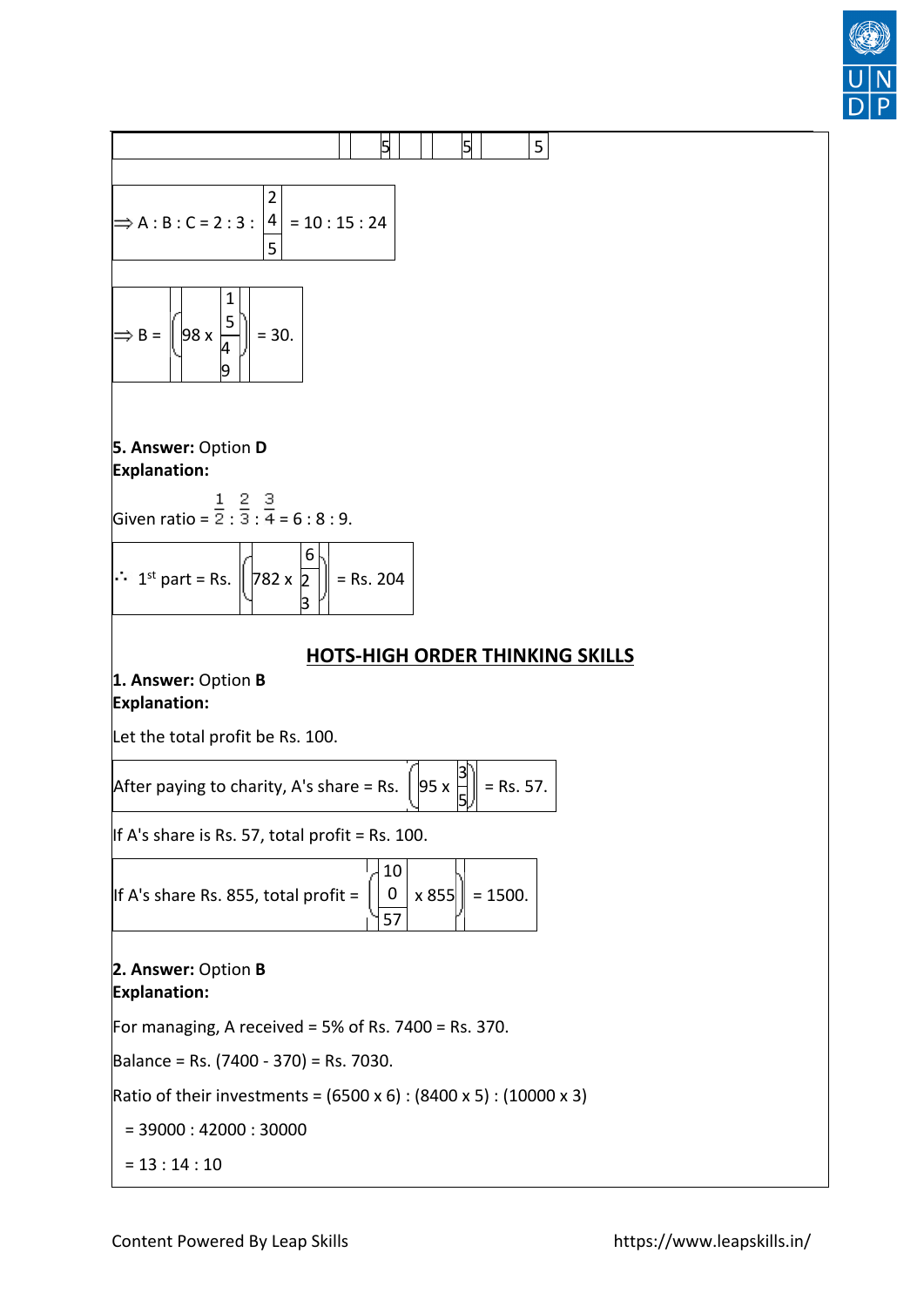